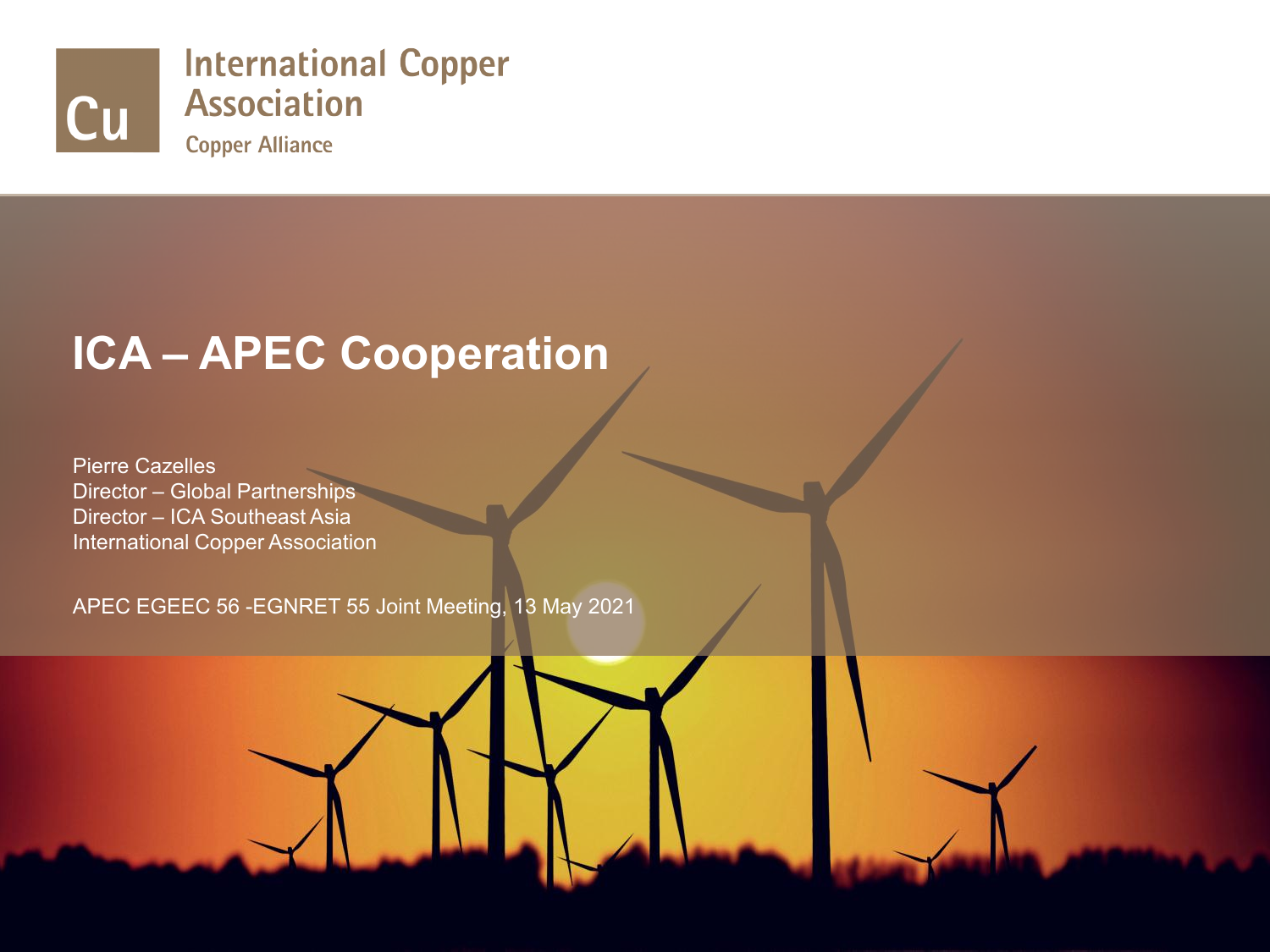## **Introduction to ICA**



- **International non-profit organization**
- **Dedicated to promote the use of copper in end-use products while contributing to the achievement of the UN SDGs**
- **ICA's intervention logic based on copper's natural attributes including:**
	- **Higher efficiency in electrical and thermal conductivity (40% more efficient than Al)**
	- **Higher safety in low voltage electricity distribution**
- **ICA's programs dedicated to support, inter alia:**
	- **Development of enabling regulatory and policy environment for higher efficiency electricity-using products**
	- **Development of decentralized renewable energy systems**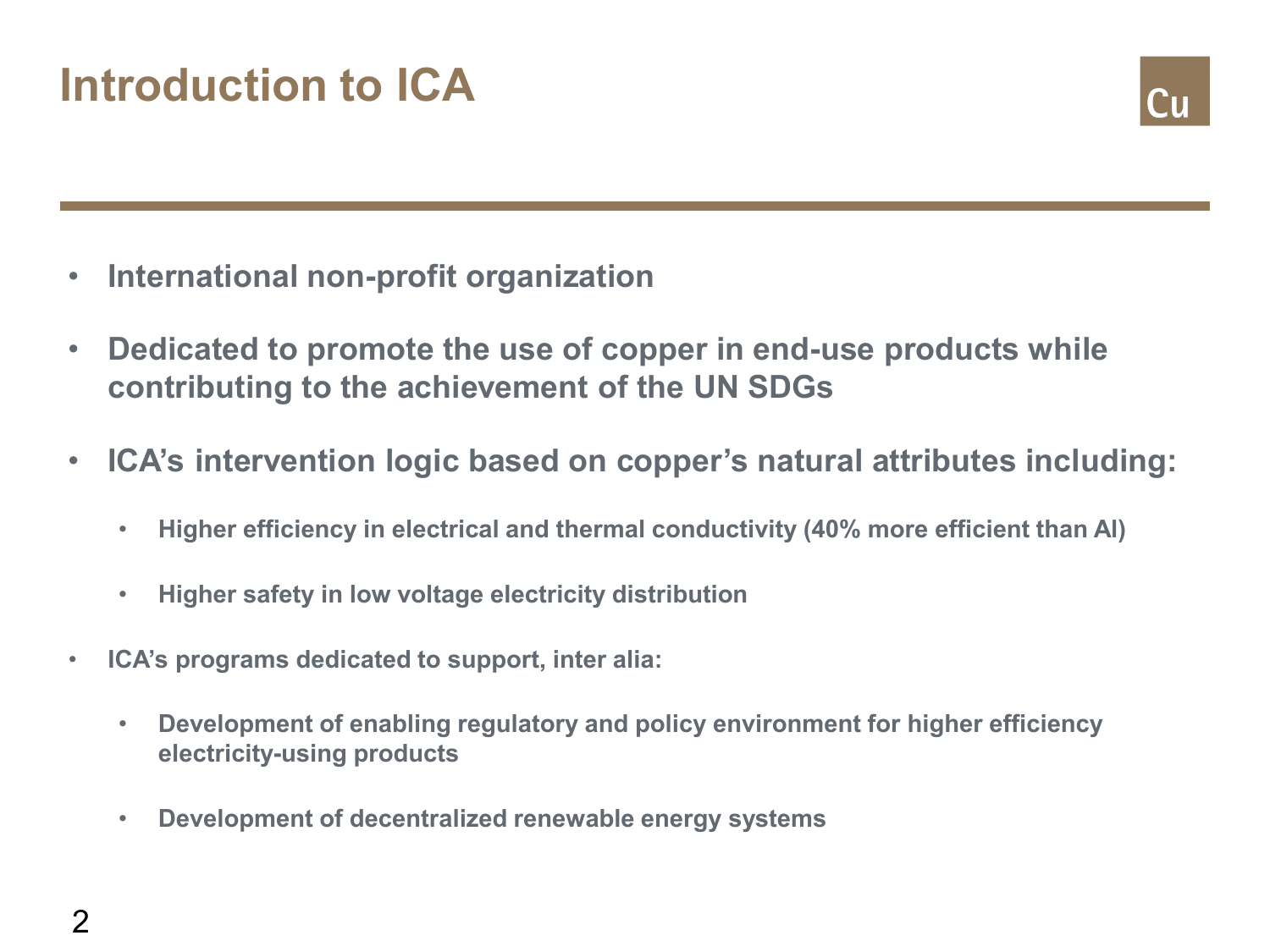# **ICA-APEC Cooperation**



- **Project-based cooperation, started in 2010**
- **EWG Guest Status since 2015**
- **So far 8 projects with EGEEC and EGNRET (total APEC funding: 1 million; ICA co-funding: 1.5 million (in-kind and in-cash)**
- **ICA's support to economies:**
	- Technical expertise
	- Managerial support to implement the project and conduct the studies
	- Financial support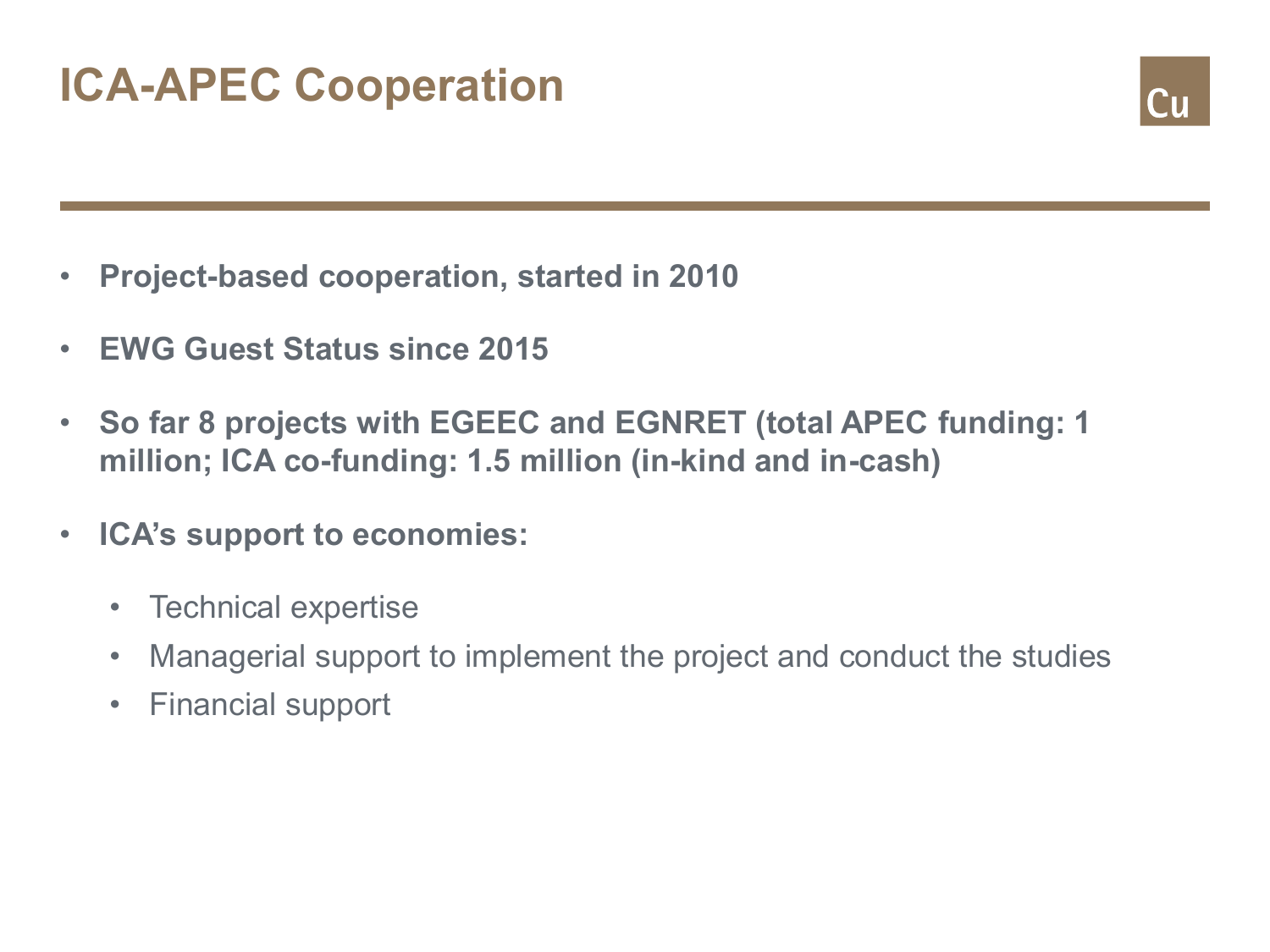**EWG 03 2020A– Integrating Electrical Vehicles and Solar Rooftop PV in Electricity Distribution Systems with Continued Performance of Distribution Transformers**



| <b>EWG 03 2020A</b>  | Integrating Electrical Vehicles and Solar Rooftop PV in Electricity Distribution Systems with Continued<br><b>Performance of Distribution Transformers</b>                                                                                                                                                                                                  |                       |  |
|----------------------|-------------------------------------------------------------------------------------------------------------------------------------------------------------------------------------------------------------------------------------------------------------------------------------------------------------------------------------------------------------|-----------------------|--|
| Sponsor<br>economy   | <b>Thailand</b>                                                                                                                                                                                                                                                                                                                                             |                       |  |
| Project overseer     | DEDE, Ministry of Energy                                                                                                                                                                                                                                                                                                                                    |                       |  |
| Problem<br>statement | EV charging stations and solar rooftop PV create disturbances on the electricity distribution system<br>(power quality, harmonics, peaks) which affect, among others, the performance and life expectancy<br>of distribution transformers                                                                                                                   |                       |  |
| Objectives           | Assess the impact of new electric vehicles and solar rooftop PV on electricity distribution systems in<br><b>APEC</b> economies<br>Create awareness among policy makers about this issue<br>Build capacity of policy makers on how to prevent such problems through enabling regulatory and<br>policy environment<br>Provide recommendations                |                       |  |
| <b>Activities</b>    | Carry out study, with support of international experts panel<br>Conduct interviews with strategic stakeholders (DT manufacturers, utilities)<br>Prepare report including:<br>Description of the problems (technical) and experts recommendations<br>Impact assessment on electricity distribution systems (APEC-wide)<br>Conduct capacity building workshop | May-Sep<br><b>Nov</b> |  |
| <b>Status</b>        | Consultant contracted; study initiated                                                                                                                                                                                                                                                                                                                      |                       |  |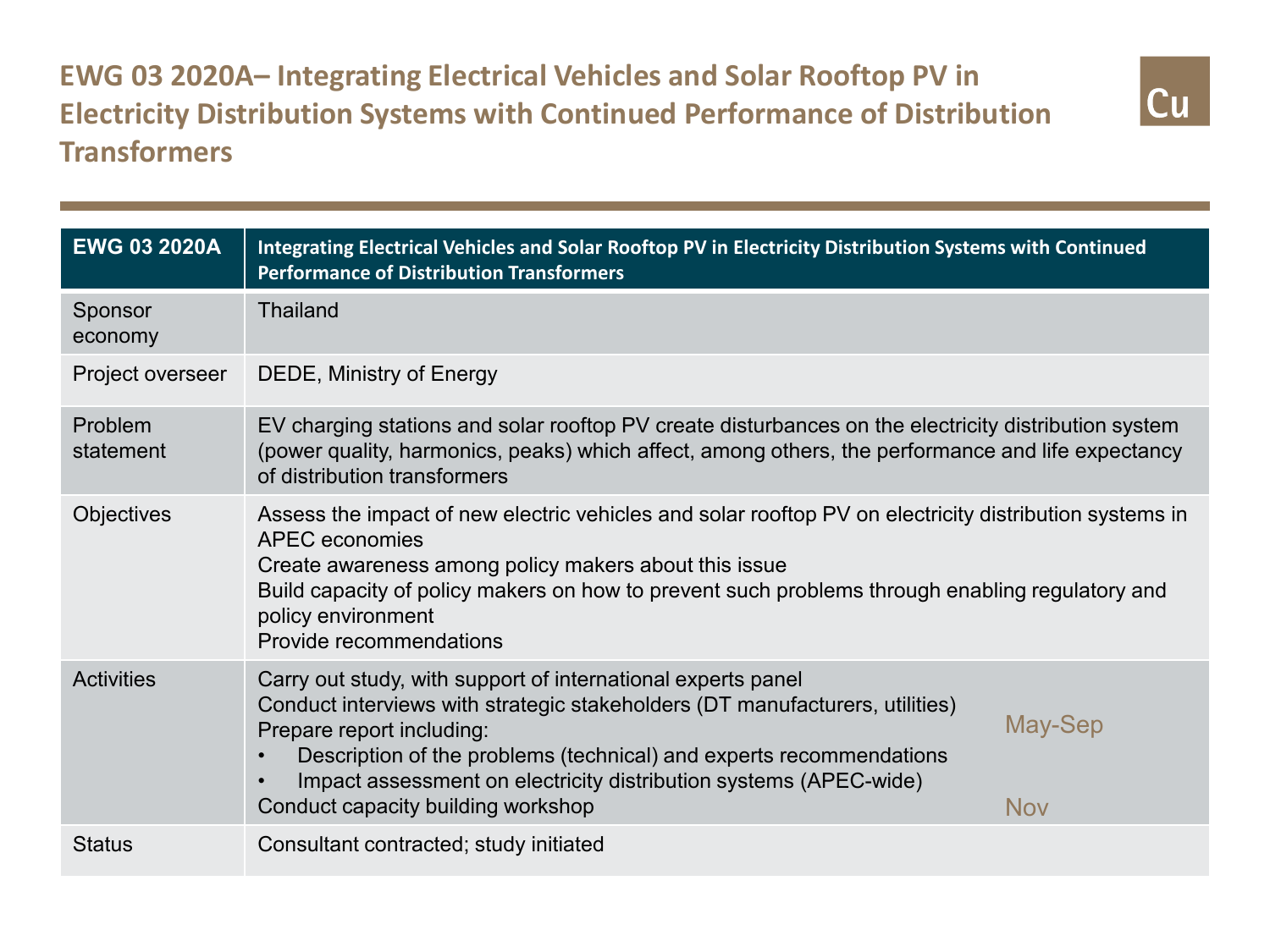## **ICA's new initiative CORE – Cornerstone of rural electrification**





**Scope:** decentralized renewable energy electrification in rural and peri-urban areas (all geographies)

**Mission:** CORE enables resilient rural and peri-urban communities by ensuring **safety**, **efficiency**, **reliability** and **sustainability** become the cornerstone of decentralized electrification

**Value Proposition:** *offer technical assistance* on aspects related to increasing **safety**, **efficiency** and **reliability** of DRE systems, and on **strengthening local communities' resiliency and empowering women on productive use of electricity**



AFFORDABLE AND

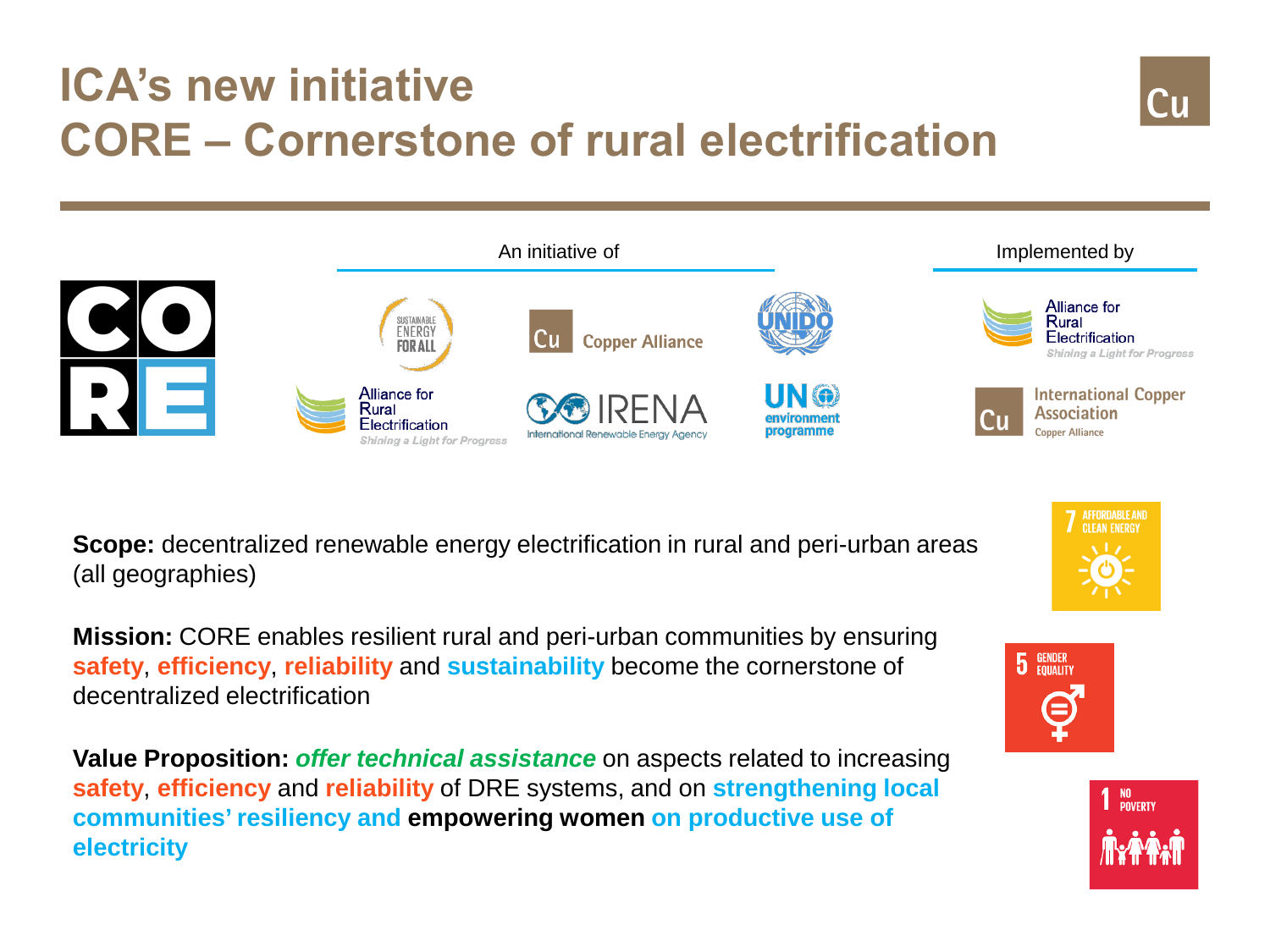### **ICA's new initiative CORE – Cornerstone of rural electrification**



**Mission:** CORE enables resilient rural and peri-urban communities by ensuring safety, efficiency and reliability become the cornerstone of decentralised electrification

| Target<br>Groups | <b>Practitioners</b><br>Capacity development on safety,<br>efficiency and reliability of DRE<br>systems (design, installation,<br>operation and maintenance) |                                                   | <b>Local communities</b><br>Capacity development and<br>women empowerment on<br>productive use of electricity | <b>Policy Makers</b><br>Technical assistance and<br>capacity building on improving<br>policy and regulatory<br>frameworks for decentralized<br>electrification |  |
|------------------|--------------------------------------------------------------------------------------------------------------------------------------------------------------|---------------------------------------------------|---------------------------------------------------------------------------------------------------------------|----------------------------------------------------------------------------------------------------------------------------------------------------------------|--|
| Approach         | <b>CORE Academy</b>                                                                                                                                          |                                                   |                                                                                                               |                                                                                                                                                                |  |
|                  | Develop national/regional<br>training and certification<br>frameworks                                                                                        |                                                   |                                                                                                               |                                                                                                                                                                |  |
|                  | Open source online knowledge platform                                                                                                                        |                                                   |                                                                                                               |                                                                                                                                                                |  |
|                  |                                                                                                                                                              |                                                   |                                                                                                               |                                                                                                                                                                |  |
|                  | <b>Deliver</b><br>technical assistance<br>and capacity building                                                                                              | <b>Cooperation with ongoing projects/programs</b> |                                                                                                               |                                                                                                                                                                |  |
|                  |                                                                                                                                                              | Design new programs and secure funding            |                                                                                                               |                                                                                                                                                                |  |
|                  |                                                                                                                                                              | Tailor-made services                              |                                                                                                               |                                                                                                                                                                |  |
|                  |                                                                                                                                                              |                                                   |                                                                                                               |                                                                                                                                                                |  |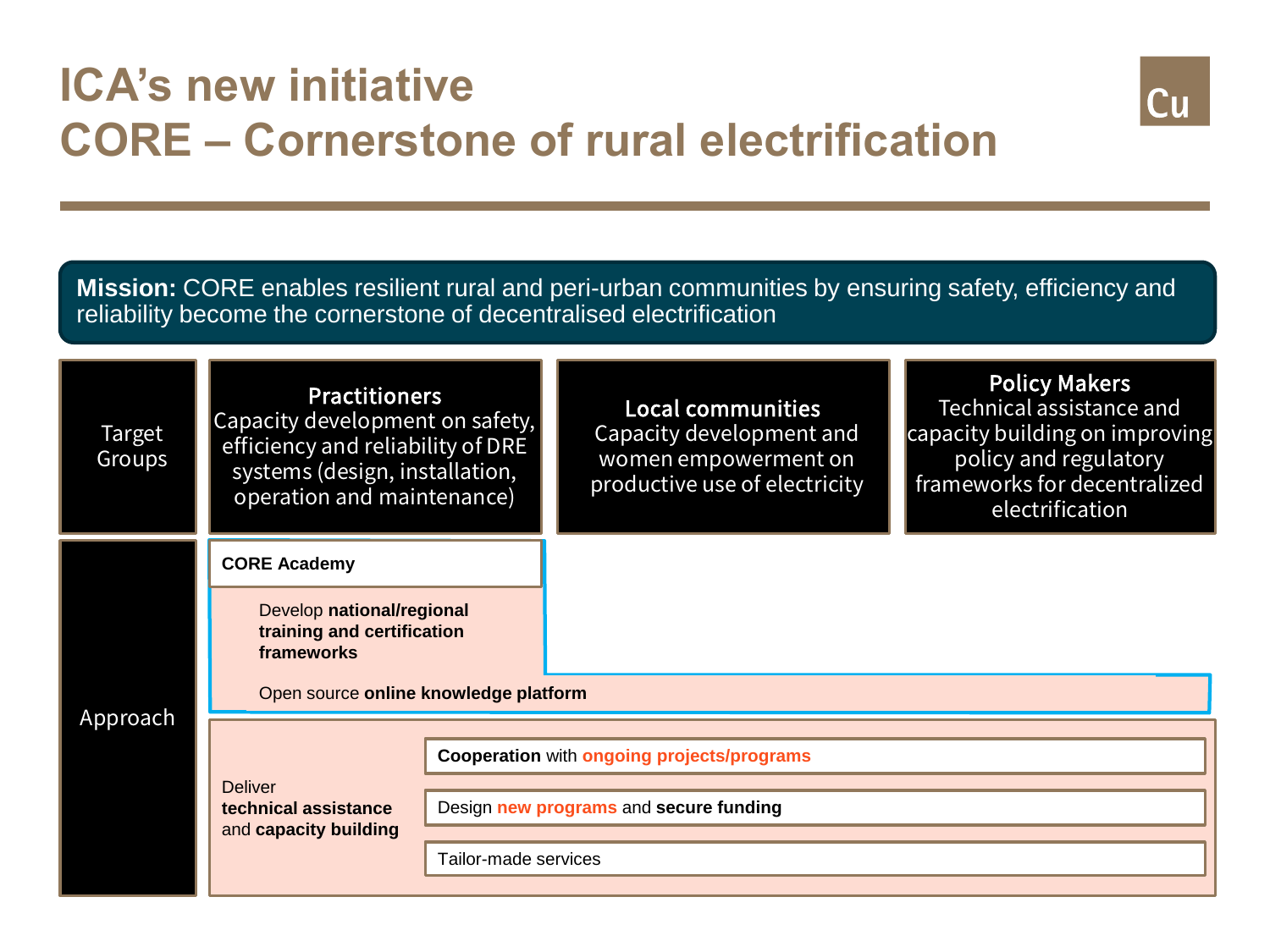## **Potential areas of cooperation APEC-ICA/CORE**



#### **Empower women and local communities on productive use of electricity**

#### **Context:**

With efforts to expand access to electricity through decentralized renewable electricity systems, women play a key role as agent of change in rural economic development

#### **Approach:**

- Scope: developing economies in APEC
- Stakeholders mapping and capacity building needs assessment
- Development of e-learning modules and tools to empower women and local communities on productive use of electricity
- Conduct training of trainers
- Policy recommendations
- Capacity building workshop with policy makers (EGNRET)